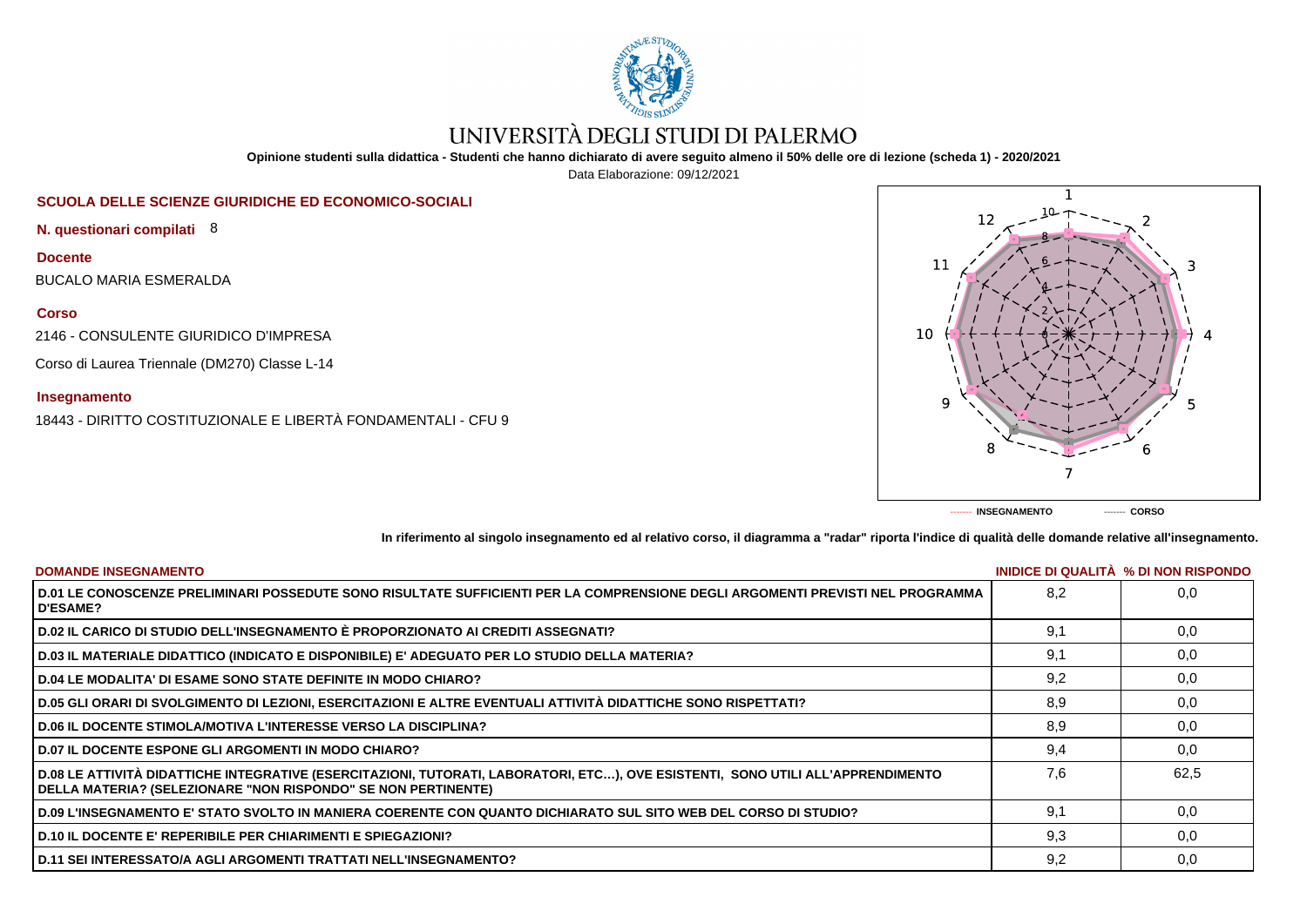**DOMANDE INSEGNAMENTO INIDICE DI QUALITÀ % DI NON RISPONDO**

**D.12 SEI COMPLESSIVAMENTE SODDISFATTO DI COME E' STATO SVOLTO QUESTO INSEGNAMENTO, ANCHE NEL CASO IN CUI QUESTO SIA STATO FRUITO CON MODALITA' A DISTANZA?**

### **INFO STUDENTE E SUGGERIMENTI**

|                                                                                                                                                                    | 1° IN CORSO                                 |                                          | 2° IN CORSO                                | 3° IN CORSO                                                                                                       |                             |                                                         | 4° IN CORSO                                                                      |      | 5° IN CORSO                                               |                             | 6° IN CORSO                                                                                                                                                                      |                                           |                     | <b>FUORI CORSO</b> |
|--------------------------------------------------------------------------------------------------------------------------------------------------------------------|---------------------------------------------|------------------------------------------|--------------------------------------------|-------------------------------------------------------------------------------------------------------------------|-----------------------------|---------------------------------------------------------|----------------------------------------------------------------------------------|------|-----------------------------------------------------------|-----------------------------|----------------------------------------------------------------------------------------------------------------------------------------------------------------------------------|-------------------------------------------|---------------------|--------------------|
| <b>D.02 ANNO DI CORSO</b>                                                                                                                                          | 87,5                                        |                                          | 0,0                                        | 12,5                                                                                                              | 0,0                         |                                                         | 0,0                                                                              |      | 0,0                                                       |                             |                                                                                                                                                                                  | 0,0                                       |                     |                    |
|                                                                                                                                                                    | <b>LICEO</b><br><b>CLASSICO</b>             | <b>LICEO SOCIO-</b><br><b>PEDAGOGICO</b> | <b>IST. TECNICO</b><br><b>PER GEOMETRI</b> | <b>LICEO</b>                                                                                                      | <b>SCIENTIFICO</b>          | <b>IST. TECNICO</b><br><b>COMMERCIALE PROFESSIONALE</b> |                                                                                  | IST. |                                                           | <b>ALTRI LICEI</b>          |                                                                                                                                                                                  | <b>IST. TECNICO</b><br><b>INDUSTRIALE</b> |                     | <b>ALTRO</b>       |
| <b>D.01 SCUOLA SECONDARIA DI</b><br><b>PROVENIENZA</b>                                                                                                             | 12,5                                        | 25,0                                     |                                            |                                                                                                                   | 0,0<br>25,0                 |                                                         | 12,5                                                                             |      | 0,0                                                       |                             | 0,0                                                                                                                                                                              |                                           | 25,0                |                    |
|                                                                                                                                                                    |                                             | <b>IN SEDE</b>                           |                                            |                                                                                                                   | <b>FUORI SEDE PENDOLARE</b> |                                                         |                                                                                  |      |                                                           | <b>FUORI SEDE STANZIALE</b> |                                                                                                                                                                                  |                                           |                     |                    |
| <b>D.02 RESIDENZA</b>                                                                                                                                              |                                             | 50,0                                     |                                            |                                                                                                                   |                             |                                                         | 50,0                                                                             |      |                                                           |                             |                                                                                                                                                                                  | 0,0                                       |                     |                    |
|                                                                                                                                                                    | $0 - 30$                                    | $31 - 60$                                | 61-90                                      | $91 - 120$                                                                                                        |                             | 121-150                                                 | 151-180                                                                          |      | 181-210                                                   |                             | 211-240                                                                                                                                                                          | 241-270                                   |                     | 271-300            |
| <b>D.03 NUMERO TOTALE DI CREDITI</b><br><b>ACQUISITI ALLA DATA DELLA</b><br><b>RILEVAZIONE</b>                                                                     | 87,5                                        | 12,5                                     | 0,0                                        | 0,0                                                                                                               |                             | 0,0                                                     | 0,0                                                                              |      | 0,0                                                       |                             | 0,0                                                                                                                                                                              | 0,0                                       |                     | 0,0                |
|                                                                                                                                                                    | <b>ESCLUSIVAMENTE IN</b><br><b>PRESENZA</b> |                                          |                                            | SIMULTANEAMENTE IN<br>PRESENZA O IN MODALITÀ<br><b>BLENDED (IN PARTE A</b><br><b>DISTANZA)</b>                    |                             | <b>DISTANZA,</b>                                        | <b>ESCLUSIVAMENTE A</b><br><b>PREVALENTEMENTE IN</b><br><b>MODALITÀ SINCRONA</b> |      |                                                           | <b>DISTANZA.</b>            | <b>ESCLUSIVAMENTE A</b><br>PREVALENTEMENTE IN<br><b>MODALITÀ ASINCRONA (CON</b><br>PUBBLICAZIONE DI LEZIONI<br><b>REGISTRATE ED EVENTUALI</b><br><b>INCONTRI CON IL DOCENTE)</b> |                                           | <b>NON RISPONDO</b> |                    |
| <b>D.13 L'INSEGNAMENTO È STATO</b><br><b>EROGATO DAL DOCENTE</b>                                                                                                   | 0,0                                         |                                          |                                            | 62,5                                                                                                              |                             |                                                         | 12,5                                                                             |      |                                                           | 0,0                         |                                                                                                                                                                                  |                                           | 25,0                |                    |
|                                                                                                                                                                    | <b>INTERAMENTE IN PRESENZA</b>              |                                          |                                            | <b>PREVALENTEMENTE IN</b><br>PRESENZA (PER OLTRE IL 75% E PARZIALMENTE A DISTANZA<br><b>DEL MONTE ORE TOTALE)</b> |                             |                                                         | (CIRCA IL 50% DELLE ORE PER<br><b>CIASCUNA MODALITÀ)</b>                         |      | <b>PARZIALMENTE IN PRESENZA ESCLUSIVAMENTE A DISTANZA</b> |                             |                                                                                                                                                                                  |                                           | <b>NON RISPONDO</b> |                    |
| <b>D.14 IN CASO DI DIDATTICA</b><br><b>"BLENDED" O DI LEZIONI RESE</b><br>DISPONIBILI IN PIATTAFORMA, HAI<br><b>SCELTO DI FREQUENTARE</b><br><b>L'INSEGNAMENTO</b> | 12,5                                        |                                          |                                            | 0,0                                                                                                               |                             |                                                         | 37,5                                                                             |      |                                                           | 37,5                        |                                                                                                                                                                                  |                                           | 12,5                |                    |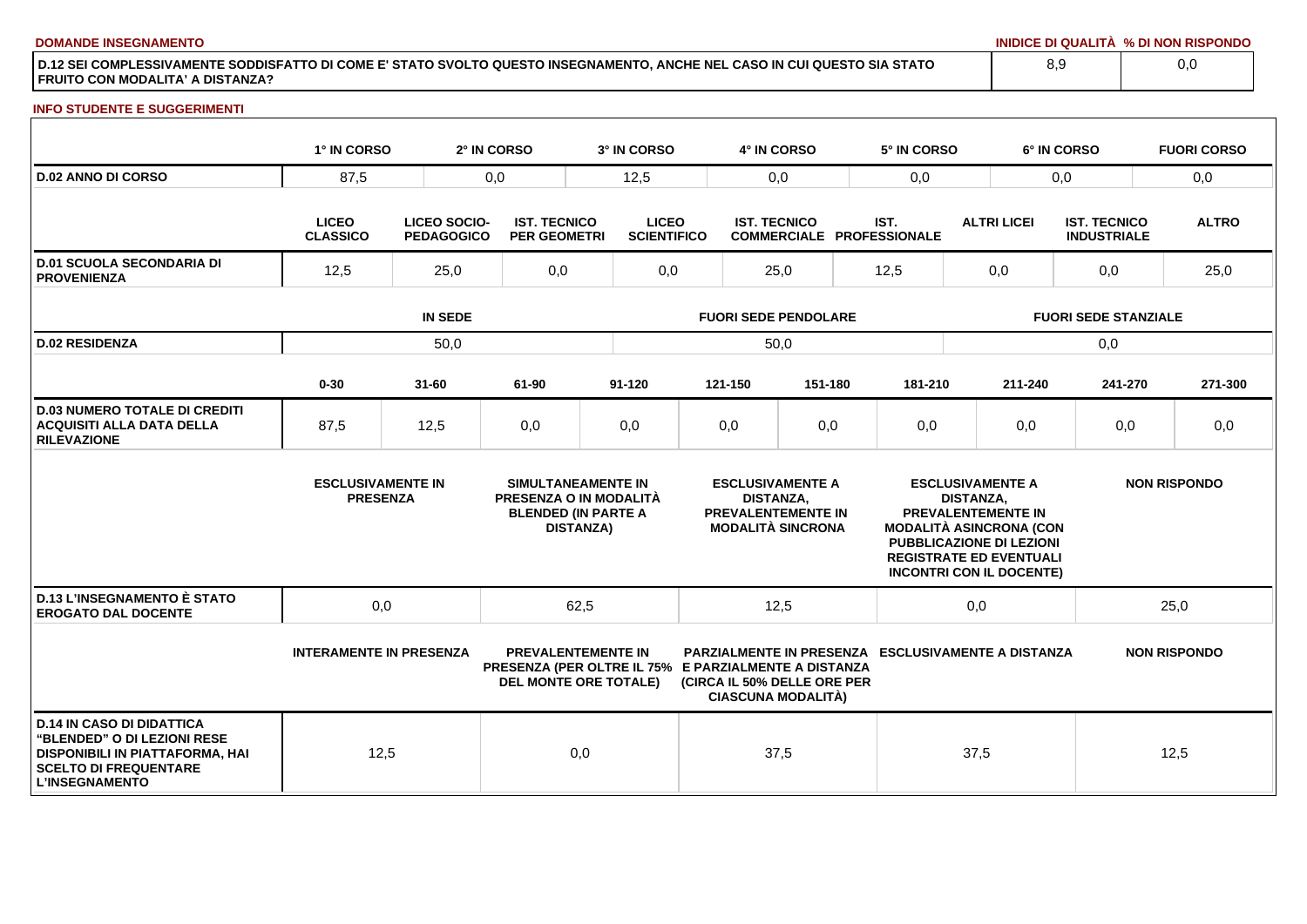|                                                                                                                                                                                                             |                                                                                                                           | SÌ               |     | <b>NO</b>                                                                            |                                                                               |     |                                                           |                                                                  | <b>NON RISPONDO</b>                                                            |                                           |                                                                                     |                     |                                                                                 |                               |  |  |                     |  |  |
|-------------------------------------------------------------------------------------------------------------------------------------------------------------------------------------------------------------|---------------------------------------------------------------------------------------------------------------------------|------------------|-----|--------------------------------------------------------------------------------------|-------------------------------------------------------------------------------|-----|-----------------------------------------------------------|------------------------------------------------------------------|--------------------------------------------------------------------------------|-------------------------------------------|-------------------------------------------------------------------------------------|---------------------|---------------------------------------------------------------------------------|-------------------------------|--|--|---------------------|--|--|
| <b>D.15 INDIPENDENTEMENTE DALLA</b><br>MODALITÀ DI EROGAZIONE<br>DELL'INSEGNAMENTO, IL DOCENTE<br>HA RESO DISPONIBILI LE SUE LEZIONI<br><b>REGISTRATE SU PIATTAFORMA?</b>                                   | 87,5                                                                                                                      |                  | 0,0 |                                                                                      |                                                                               | 0,0 |                                                           |                                                                  |                                                                                | 12,5                                      |                                                                                     |                     |                                                                                 |                               |  |  |                     |  |  |
|                                                                                                                                                                                                             | <b>TRAMITE</b><br><b>RICEVIMENTO SU</b><br>PIATTAFORMA,<br><b>NEGLI ORARI</b><br><b>PREDEFINITI DAL</b><br><b>DOCENTE</b> |                  |     | <b>TRAMITE</b><br><b>APPUNTAMENTI A</b><br><b>RICHIESTA SU</b><br><b>PIATTAFORMA</b> | <b>TRAMITE EMAIL</b>                                                          |     |                                                           | <b>TRAMITE CHAT O</b><br>PER TELEFONO, SU<br><b>APPUNTAMENTO</b> | DURANTE LE LEZIONI DURANTE LE LEZIONI<br><b>IN PRESENZA</b>                    |                                           | A DISTANZA                                                                          |                     | <b>NON RISPONDO</b>                                                             |                               |  |  |                     |  |  |
| D.16 CON QUALI MODALITÀ HAI<br><b>INTERAGITO PREVALENTEMENTE CON</b><br>IL DOCENTE DURANTE LA FASE DI<br><b>SVOLGIMENTO DELL'INSEGNAMENTO?</b>                                                              | 25,0<br>0,0                                                                                                               |                  |     | 0,0                                                                                  |                                                                               | 0,0 |                                                           |                                                                  | 12,5                                                                           | 37,5                                      |                                                                                     | 25,0                |                                                                                 |                               |  |  |                     |  |  |
|                                                                                                                                                                                                             | $\mathbf{1}$                                                                                                              | $\overline{2}$   |     | 3                                                                                    | 4                                                                             | 5   |                                                           | 6                                                                | $\overline{7}$                                                                 | 8                                         | 9                                                                                   |                     | 10                                                                              | <b>NON</b><br><b>RISPONDO</b> |  |  |                     |  |  |
| D.17 IL DOCENTE TI E SEMBRATO A<br><b>SUO AGIO NELLA GESTIONE DELLA</b><br><b>DIDATTICA A DISTANZA?</b>                                                                                                     | 0,0                                                                                                                       | 0,0              |     | 0,0                                                                                  | 0,0                                                                           | 0,0 | 25,0                                                      |                                                                  | 12,5                                                                           | 25,0                                      | 12,5                                                                                |                     | 12,5                                                                            | 12,5                          |  |  |                     |  |  |
|                                                                                                                                                                                                             | <b>NELLA STESSA CITTÀ SEDE</b>                                                                                            | <b>DEL CORSO</b> |     |                                                                                      | IN UN'ALTRA CITTÀ/PAESE,<br><b>ENTRO 50 KM DALLA SEDE</b><br><b>DEL CORSO</b> |     | IN UN'ALTRA CITTÀ/PAESE, A<br>PIÙ DI 50 KM DALLA SEDE DEL | <b>CORSO</b>                                                     |                                                                                | IN UN ALTRO PAESE UE O<br><b>EXTRA UE</b> |                                                                                     |                     | <b>NON RISPONDO</b>                                                             |                               |  |  |                     |  |  |
| <b>D.18 NEL PERIODO DI FREQUENZA</b><br>DELL'INSEGNAMENTO HAI ABITATO<br><b>PREVALENTEMENTE:</b>                                                                                                            |                                                                                                                           | 50,0             |     | 0,0<br>37,5                                                                          |                                                                               |     | 0,0                                                       |                                                                  |                                                                                | 12,5                                      |                                                                                     |                     |                                                                                 |                               |  |  |                     |  |  |
|                                                                                                                                                                                                             | <b>UNO SPAZIO PRIVATO</b>                                                                                                 |                  |     |                                                                                      | UNO SPAZIO CONDIVISO CON<br><b>ORARI A ROTAZIONE</b>                          |     |                                                           |                                                                  | <b>UNO SPAZIO CONDIVISO E</b><br><b>CON SOVRAPPOSIZIONE DI</b><br><b>ORARI</b> |                                           | SI, HO AVUTO A DISPOSIZIONE SI, HO AVUTO A DISPOSIZIONE SI, HO AVUTO A DISPOSIZIONE |                     | <b>NO, NON HO AVUTO A</b><br><b>DISPOSIZIONE UNO SPAZIO</b><br><b>SPECIFICO</b> |                               |  |  | <b>NON RISPONDO</b> |  |  |
| <b>D.19 NELL'ALLOGGIO IN CUI HAI</b><br><b>ABITATO HAI AVUTO A DISPOSIZIONE</b><br>UNO SPAZIO NEL QUALE POTERE<br>SVOLGERE EVENTUALI ATTIVITÀ DI<br>STUDIO A DISTANZA (LEZIONI,<br>COLLOQUI CON DOCENTI, )? |                                                                                                                           | 50,0             |     |                                                                                      | 0,0                                                                           |     | 0,0                                                       |                                                                  | 0,0                                                                            |                                           |                                                                                     |                     | 50,0                                                                            |                               |  |  |                     |  |  |
|                                                                                                                                                                                                             |                                                                                                                           | PC               |     |                                                                                      | <b>TABLET</b>                                                                 |     |                                                           | <b>SMARTPHONE</b>                                                | <b>ALTRO</b>                                                                   |                                           |                                                                                     | <b>NON RISPONDO</b> |                                                                                 |                               |  |  |                     |  |  |
| <b>D.20 DURANTE LA FREQUENZA</b><br><b>DELL'INSEGNAMENTO QUALE</b><br>STRUMENTAZIONE HAI UTILIZZATO IN<br><b>CASA PIÙ FREQUENTEMENTE?</b>                                                                   |                                                                                                                           | 100,0            |     |                                                                                      | 0,0                                                                           |     |                                                           | 0,0                                                              | 0,0                                                                            |                                           |                                                                                     | 0,0                 |                                                                                 |                               |  |  |                     |  |  |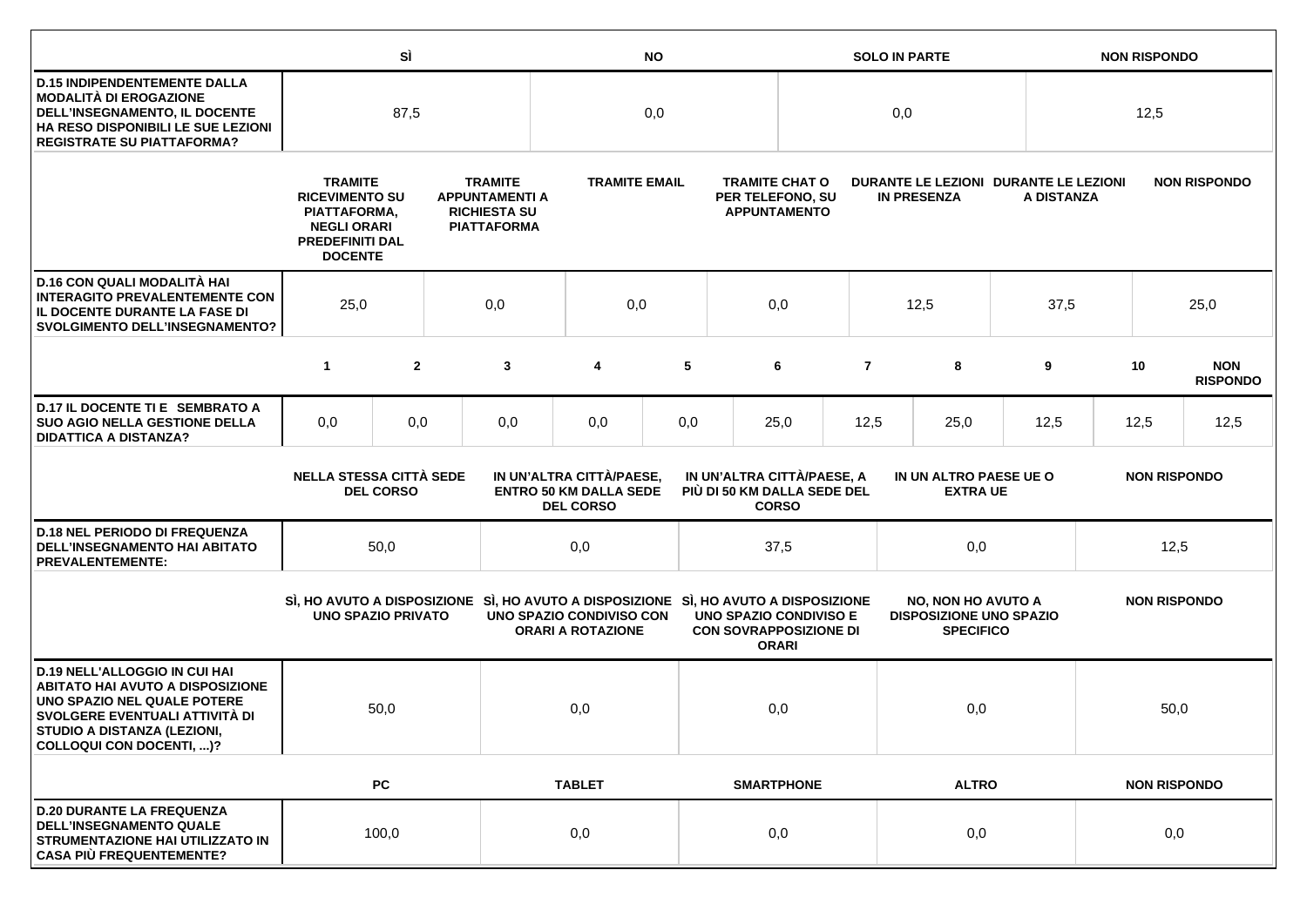|                                                                                                                                                                                                                                                                                    |              | AD USO ESCLUSIVAMENTE<br><b>PERSONALE</b> |              | AD USO CONDIVISO, CON<br><b>ORARI A ROTAZIONE</b> |           | AD USO CONDIVISO, CON<br>SOVRAPPOSIZIONE DI ORARI |                |  | <b>NON HO AVUTO A</b><br><b>DISPOSIZIONE IN CASA</b><br><b>ALCUNO STRUMENTO</b> |                     | <b>NON RISPONDO</b> |                               |  |  |
|------------------------------------------------------------------------------------------------------------------------------------------------------------------------------------------------------------------------------------------------------------------------------------|--------------|-------------------------------------------|--------------|---------------------------------------------------|-----------|---------------------------------------------------|----------------|--|---------------------------------------------------------------------------------|---------------------|---------------------|-------------------------------|--|--|
| <b>D.21 CON QUALE MODALITÀ DI</b><br>UTILIZZO HAI AVUTO A DISPOSIZIONE<br>IN CASA UN PC/TABLET?                                                                                                                                                                                    | 100,0<br>0,0 |                                           |              |                                                   | 0,0       |                                                   |                |  |                                                                                 |                     |                     | 0,0                           |  |  |
|                                                                                                                                                                                                                                                                                    | $\mathbf 1$  | $\mathbf{2}$                              | $\mathbf{3}$ | 4                                                 | 5         | 6                                                 | $\overline{7}$ |  | 8                                                                               | 9                   | 10                  | <b>NON</b><br><b>RISPONDO</b> |  |  |
| <b>D.22 LE APPARECCHIATURE</b><br>(COMPUTER, TABLET, TELEFONINO) E<br>LA CONNESSIONE INTERNET A TUA<br><b>DISPOSIZIONE TI HANNO PERMESSO</b><br>DI FRUIRE IN MODO SODDISFACENTE<br>(AUDIO, VIDEO, INTERATTIVITÀ) DELLE<br>ATTIVITÀ DELL'INSEGNAMENTO<br><b>EROGATE A DISTANZA?</b> | 0,0          | 0,0                                       | 0,0          | 0,0                                               | 0,0       | 12,5                                              | 25,0           |  | 25,0                                                                            | 12,5                | 12,5                | 12,5                          |  |  |
|                                                                                                                                                                                                                                                                                    |              | SI<br><b>NO</b>                           |              |                                                   |           |                                                   |                |  | <b>NON RISPONDO</b>                                                             |                     |                     |                               |  |  |
| <b>D.23 SUGGERISCI DI ALLEGGERIRE IL</b><br><b>CARICO DIDATTICO COMPLESSIVO</b>                                                                                                                                                                                                    |              | 25,0<br>50,0                              |              |                                                   |           |                                                   |                |  | 25,0                                                                            |                     |                     |                               |  |  |
|                                                                                                                                                                                                                                                                                    |              | SI<br><b>NO</b>                           |              |                                                   |           |                                                   |                |  | <b>NON RISPONDO</b>                                                             |                     |                     |                               |  |  |
| <b>D.24 SUGGERISCI DI AUMENTARE</b><br>L'ATTIVITA' DI SUPPORTO DIDATTICO                                                                                                                                                                                                           |              | 37,5                                      |              |                                                   | 25,0      |                                                   |                |  |                                                                                 | 37,5                |                     |                               |  |  |
|                                                                                                                                                                                                                                                                                    |              | SI                                        |              |                                                   | <b>NO</b> |                                                   |                |  |                                                                                 |                     | <b>NON RISPONDO</b> |                               |  |  |
| <b>D.25 SUGGERISCI DI FORNIRE PIU'</b><br><b>CONOSCENZE DI BASE</b>                                                                                                                                                                                                                |              | 37,5                                      |              |                                                   | 37,5      |                                                   |                |  |                                                                                 | 25,0                |                     |                               |  |  |
|                                                                                                                                                                                                                                                                                    |              | SI                                        |              | <b>NO</b>                                         |           |                                                   |                |  |                                                                                 | <b>NON RISPONDO</b> |                     |                               |  |  |
| <b>D.26 SUGGERISCI DI ELIMINARE DAL</b><br>PROGRAMMA ARGOMENTI GIA'<br>TRATTATI IN ALTRI INSEGNAMENTI                                                                                                                                                                              |              | 0,0                                       |              |                                                   |           | 87,5                                              |                |  |                                                                                 | 12,5                |                     |                               |  |  |
|                                                                                                                                                                                                                                                                                    |              | SI                                        |              | <b>NO</b>                                         |           |                                                   |                |  |                                                                                 | <b>NON RISPONDO</b> |                     |                               |  |  |
| <b>D.27 SUGGERISCI DI MIGLIORARE IL</b><br><b>COORDINAMENTO CON ALTRI</b><br><b>INSEGNAMENTI</b>                                                                                                                                                                                   |              | 12,5                                      |              |                                                   | 62,5      |                                                   |                |  |                                                                                 | 25,0                |                     |                               |  |  |
|                                                                                                                                                                                                                                                                                    |              | SI                                        |              |                                                   |           | <b>NO</b>                                         |                |  |                                                                                 |                     | <b>NON RISPONDO</b> |                               |  |  |
| <b>D.28 SUGGERISCI DI MIGLIORARE LA</b><br><b>QUALITA' DEL MATERIALE DIDATTICO</b>                                                                                                                                                                                                 |              | 12,5                                      |              |                                                   |           | 75,0                                              |                |  |                                                                                 |                     | 12,5                |                               |  |  |